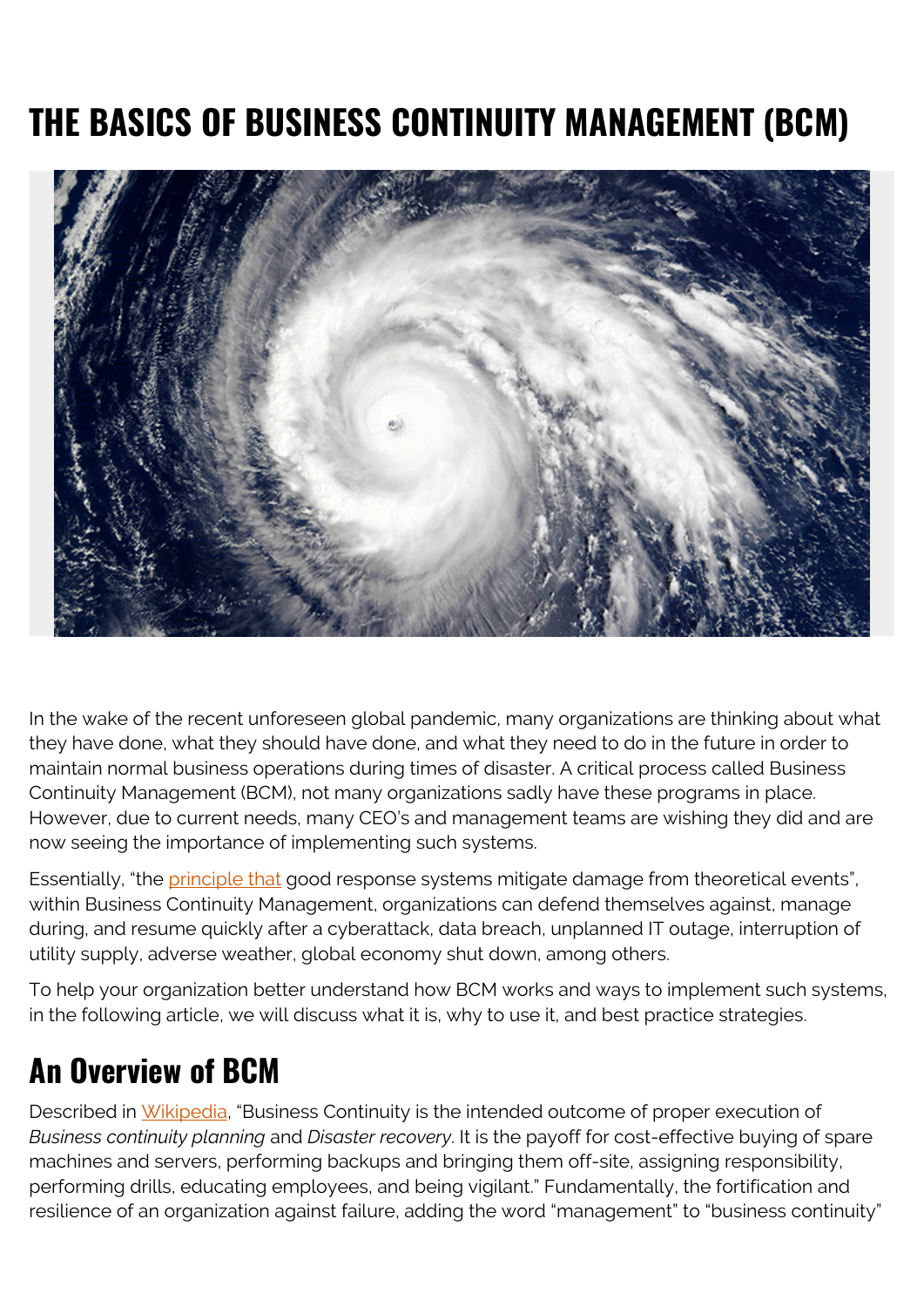means a business's ability to plan and carry out changes in operational environments through the use of frameworks for pre-identified risks.

Creating well-structured tools and documentation for operations following a number of uncontrollable events as well as continually updating such plans can greatly save the future of your organization in the case something does occur. A recent example of such management would be the education of employees in remote systems and the ability for employees to fluidly move from working in an office environment to working from home. Providing the technology and services needed to continue operations from a remote position gives many businesses during the recent 2019-2020 pandemic the upper hand in survival.

## **Why Use BCM**

Often coming after IT security, quality management, and environmental management, the Disaster Recovery Preparedness Council recently [announced](https://www.rockdovesolutions.com/blog/risk-costs-of-not-having-a-business-continuity-management-program) that continuity and recovery are seen by more than ¾ of organizations worldwide as a second thought. A detrimental move, according to many [experts and studies](https://repository.stcloudstate.edu/cgi/viewcontent.cgi?article=1068&context=msia_etds), following a disaster, 75% of organizations without a BCM system in place fail in 3 years. Yes, that is right. The likelihood of a business surviving hard times and bouncing back without a system in place is very low. So, why do most not have continuity or resilience on their radar?

Truth be told, when times are at a high, it is typical for businesses to not think about or underplay the importance of such measures because it is seen as an investment in something that can not be seen or most likely will not happen. However, considering the number of potential threats out there, having BCM in place could help your organization recover from things like:

- 1. Business failure that does not allow for recovery
- 2. Dangerous emergencies resulting in injury or death
- 3. Income and net worth loss
- 4. Response to a crisis that negatively impacts your brand
- 5. Inability to operate due to malfunction of application or shut down

No matter if you are a small operation or large cooperation, remaining competitive at all times or during adverse events is your goal, and BCM can help you achieve that.

## **The difference Between BCM Planning and BCM Frameworks**

Technically working in conjunction with each other, planning is the understanding or identification of potential risks as well as knowing your organization's ability to recover before a disaster happens while frameworks are a clear and defined structure to follow during uncontrollable events. The importance of frameworks for defined strategies allows scopes, key members, and steps to be known ahead of time and taken within a moment's notice. A clear response is what matters most in order to continue operations without a disastrous level of disruption.

## **Implementation An Effective BCM Framework**

### **Create a Framework**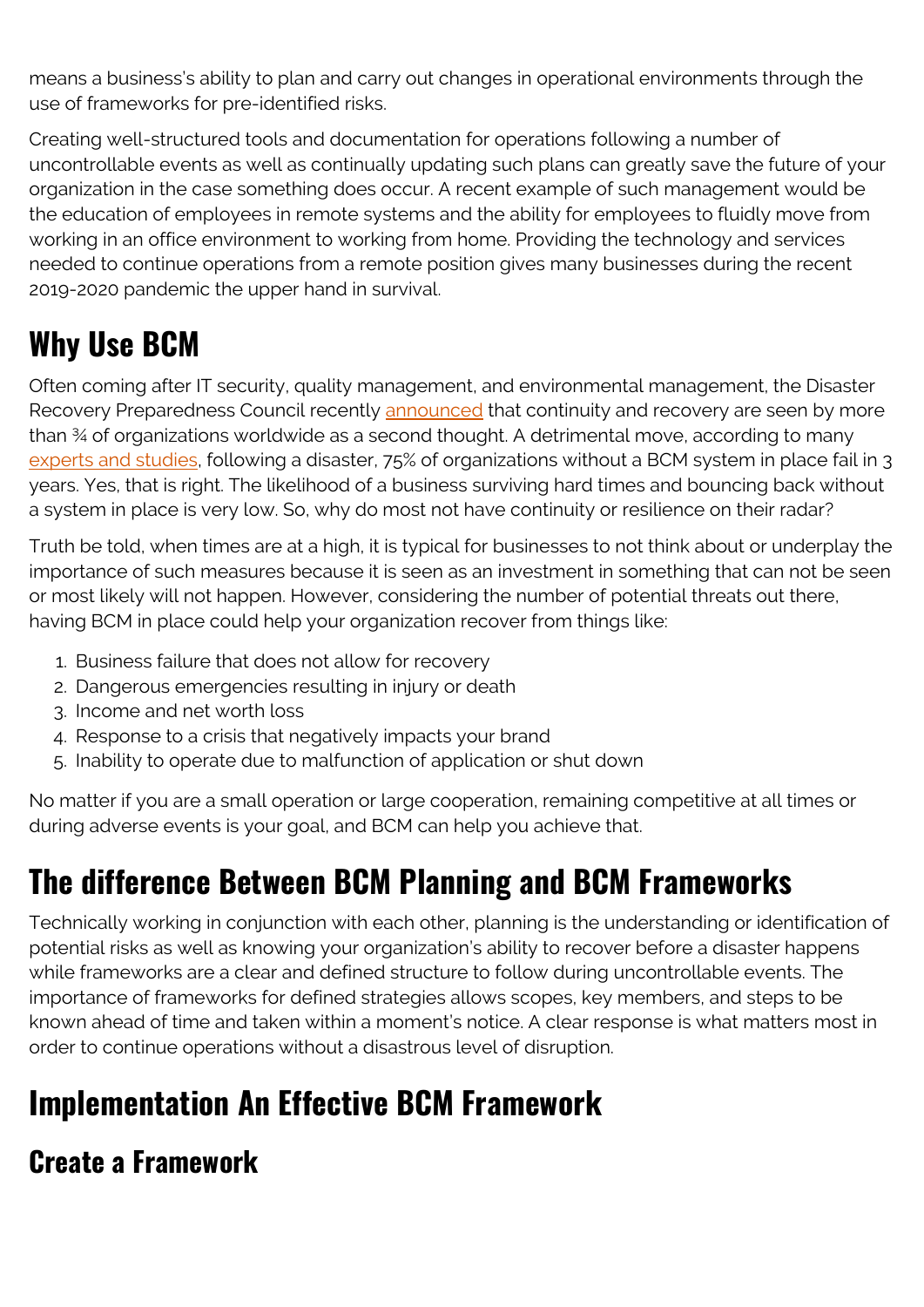#### 1. **[Risk Assessment](https://blogs.bmc.com/blogs/risk-assessment-vs-vulnerability-assessment/)**

A full study of what your industry and operational threats are, once each possible disaster is identified, take into account how damaging they would be to your organization. Then rank them in order of severity. Use as much depth and understanding of each risk as possible and be sure to back it all up with data, giving each risk serious attention to detail.

#### 2. **Impact Analysis**

Once you have identified the risks and their level of severity, take each one and identify what areas of your business it would impact and what type of time it would take you to get running again. Use disciplined thinking and clearly weed out which processes are mission-critical and which ones you can survive without. This way, you can correctly allocate your resources.

#### 3. **Metrics**

Measure and compare the amount of risk you have and the amount of risk remaining once your system or framework is in place. Always keep detailed evaluations but don't waste time or cost on collecting metrics that do not contribute to your continuity and recovery.

#### 4. **Budget**

Set aside a substantial amount in order to deploy operations covering the key missioncritical processes that were identified by the impact analysis. Focus on the right areas, for example, investment in a system that allows employees to sign in to work systems from anywhere or backup hardware that your operation can not run without instead of a salary for a team member that does very little.

#### 5. **Recovery**

Finally, once all of the above is collected and understood clearly, write plans and strategies, aka frameworks, that are solid and executable. They should be checklist heavy, focusing on actual steps that can be taken for each found risk. From before, during, and after, each step of the procedure needs to be covered. Don't focus on policies, instead focus on how your organization can adhere to industry standards during a disaster. Include budget allocations and try to make systems fully adjustable for various situations, like loss of equipment or inability to go into work.

### **Test Frameworks**

Following the completion of your plans and strategies, you need to test the viability of each. To do so, conduct realistic exercises that work through each step-by-step list. From full-scale to drills and walkthroughs, do whatever you need to do to ensure the BCM system you adopt is fully functional. The worst thing you can do is not test.